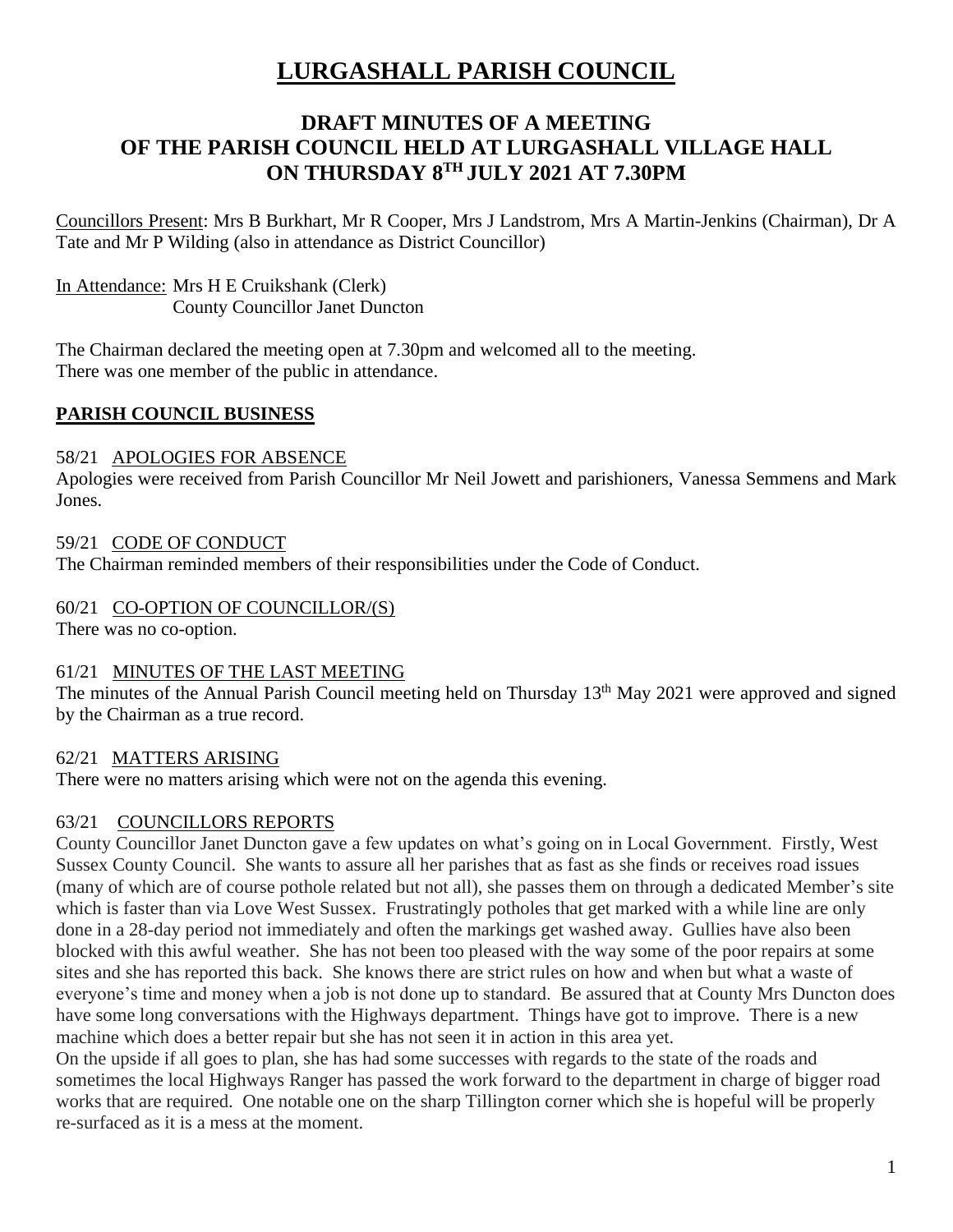All the County's schools have done very well in exceptional circumstances with keeping pupils in education. It is a lot of work and effort on behalf of every school staff member and indeed the pupils but during this difficult, nearly 2 years, they have done whatever has been asked of them. What a time we have lived through and not all over yet.

This continuing wet weather and the warm earth has made everything grown extensively. Now many want the verges left for insects, bees etc. but verges must be kept clear so that visibility is maintained especially when entering a main road from a side road.

A quick word on the Children's Services. Progress is in the right direction. The Fire & Rescue service was behind with its community service which is basically going out to people's homes and talking to them and advising where necessary on safety issues in the home. This is now caught up and instead of the 2,000 visits that were outstanding they now have none just dealing with requests as they arrive. Internal issues have also been resolved.

On occasions Household Waste & Re-cycling sites have been closed for short times because of Covid. It's usually only for a few days but has to be done. If you are visiting a site, it's wise to check first and make sure they are not closed.

As you all know it was County elections in May and Mrs Duncton thanked electors for returning her as the Petworth division member. Training and workshops are being held on a regular basis and she has attended her first face to face meeting, Planning & Rights of Way in the last 18 months. Workshops for the 22/23 budget are about to start. Keep safe everyone. Contact Mrs Duncton if you need some help with issues on either, [janet.duncton@westsussex.gov.uk,](mailto:janet.duncton@westsussex.gov.uk) [jduncton@chichester.gov.uk](mailto:jduncton@chichester.gov.uk) or mobile 07979152898

District Councillor Peter Wilding reported on the following:

- 1. The Council has put a huge amount of effort into dealing with the pandemic over the last year. As well as working with its partners on the emergency response, it created four recovery groups last year. These groups identified the actions that are needed to take to support our communities and housing; the local economy; planning, health and environmental protection; and our own organisation. The majority of actions identified have been already been delivered. The list of achievements is considerable. Over the past year we have issued well over £70 million of grants to businesses, community groups and those residents who are struggling financially.
- 2. The Council has worked tirelessly with rough sleepers and due to the hard work of our outreach team the number of rough sleepers in the city has reduced from 32 in 2019 to 1 at the end of June 2021. During the pandemic, we have also been moving ahead with the development of our short stay accommodation, Freeland Close for households who find themselves homeless. This is needed more than ever and is due to open next year.
- 3. Supporting local businesses has been, and continues to be, a key priority for the Council. As well as issuing millions of pounds in grants and support, we have been supporting our high streets and local businesses in many other ways. Training, retail support grants, support for the self-employed and micro businesses, and working with the Observer series on a campaign to support local, are just a few of the actions we have taken.
- 4. Financially, the pandemic has hit councils hard too. We've completed the first round of an efficiency review and are currently on track to achieve approximately £1 million of savings in 2021-22. Our target is to save £2 million across the next three years, but things are changing all of the time, and this may well need to be increased.
- 5. Recently, the Council Leader, along with our MP, met with the Minister for Housing to discuss the complex issues we are facing within our Local Plan and to request that we are treated as an exceptional case. Unfortunately, our request was not agreed. It was made clear by the Minister that if we believe that the evidence, we collect shows that we cannot meet our full housing requirements, then the Local Plan may be submitted for examination on that basis. The key limitations on the number of houses that can be built are: (i) inadequate road transport infrastructure, (ii) lack of sewer capacity south of Chichester.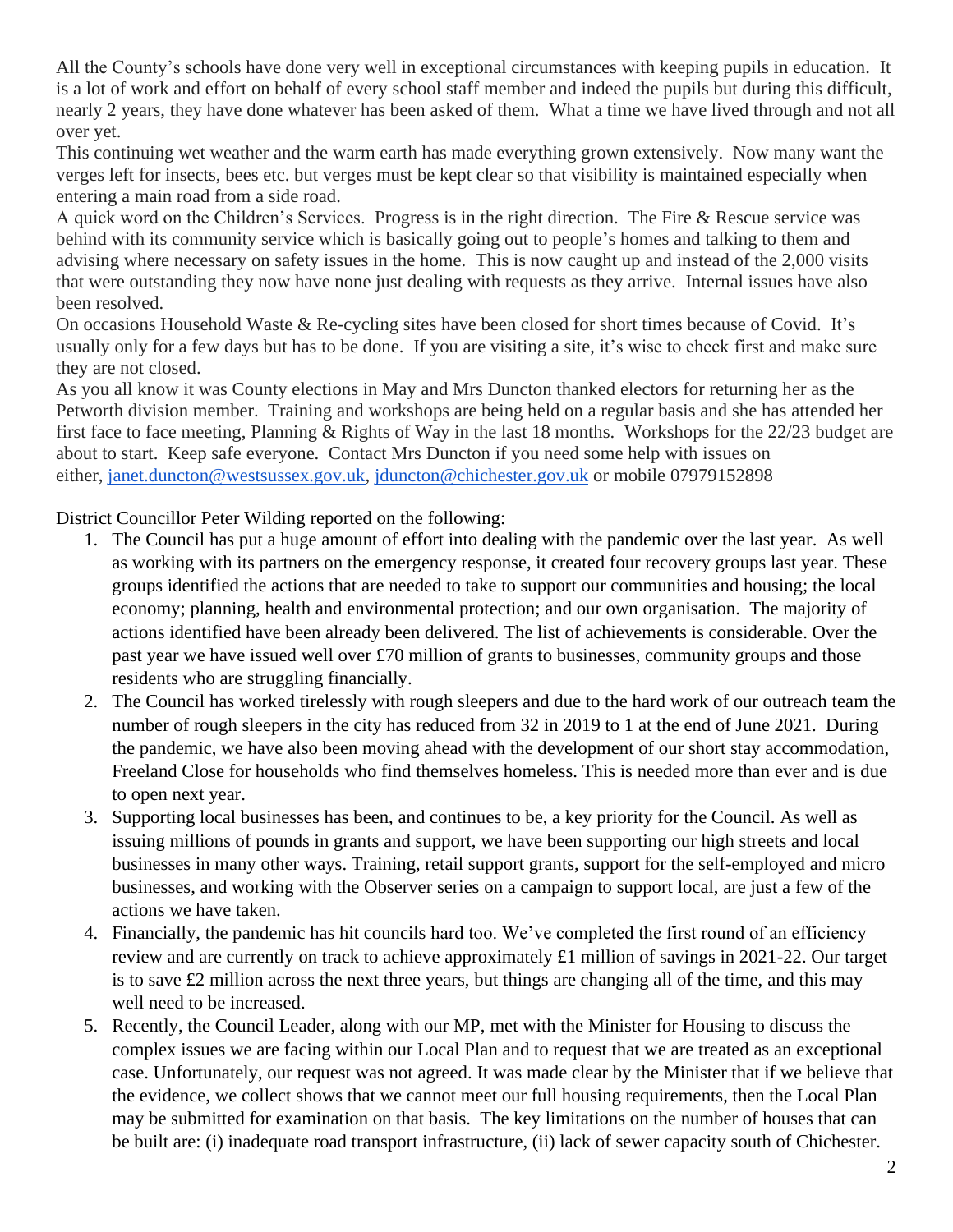On Monday 21 June, CDC reopened the Customer Service reception at its offices at East Pallant House with a number of new improvements. The Customer Service Officers now meet and greet customers, to make sure that they quickly access the services that they need. As part of this, they are also offering to help people if they wish to self-serve online at one of the dedicated computer terminals. It is hoped that this extra support will give customers the confidence to access council services online in the future, at a place and time that is most convenient to them. If a face-to-face appointment is needed to see an officer, they will also arrange this for the customer. Any queries of a District nature, please do not hesitate to contact Peter Wilding on [pwilding@chichester.gov.uk](mailto:pwilding@chichester.gov.uk)

### 64/21 FINANCE

The Clerk had previously distributed Appendix 2a and b which included:

- a) A statement of the position of the Council's bank accounts as at 1<sup>st</sup> July 2021 incorporating details of cheques which needed to be issued, and for which approval was sought.
- b) Budget Monitoring sheet as at  $1<sup>st</sup>$  July 2021

The Council's current financial position at £32,440, bank account and budget monitoring sheet were noted.

The members duly approved the payments for Mrs H E Cruikshank (Clerk's May & June 2021 Salary & Expenses) @ £769, The Leconfield Estates (Additional allotment rent) @ £15 and Mrs Jane Landstrom (Allotment Exps) @ £50

### 65/21 PLANNING

The Clerk had previously distributed Appendix 3. Mr Wilding commented upon the following applications;

# PLANNING APPLICATIONS DISCUSSED SINCE THE LAST PC MEETING

#### SDNP/21/02298/HOUS

Hazards, High Hampstead Lane, Lurgashall Two-storey extension to the south elevation of the property a single-storey extension on the north elevation

#### SDNP/21/02601/CND

The Quell, Quell Lane, Lurgashall GU27 3BW Change of layout and amendment to roofing materials to the approved plans SDNP/20/01974/HOUS

#### SDNP/21/02550/FUL

Blackdown Distillery Tappers Barn Jobsons Lane Windfall Wood Common (formerly the Lurgashall Winery) Redevelopment of commercial site at the Winery and the erection of replacement buildings to be used ancillary to Windfall House and 1 no. unit of holiday accommodation with associated parking and landscaping following removal of all commercial building and storage outbuildings.

#### **DECISIONS RECEIVED FROM CDC/SDNPA SINCE THE LAST PC MEETING**

#### SDNP/21/02639/DCOND

Sybs Farm Jobsons Lane Windfall Wood Common Lurgashall Haslemere West Sussex GU27 3BX Discharge of condition 3 of planning permission SDNP/20/05214/FUL Decision: Approved

#### SDNP/21/02409/DCOND

1 The Quell Cottages Quell Lane Lurgashall GU27 3BW Discharge of Conditions, 3, 4, 5, 7 and 9 of householder permission SDNP/20/02972/HOUS Decision: Approved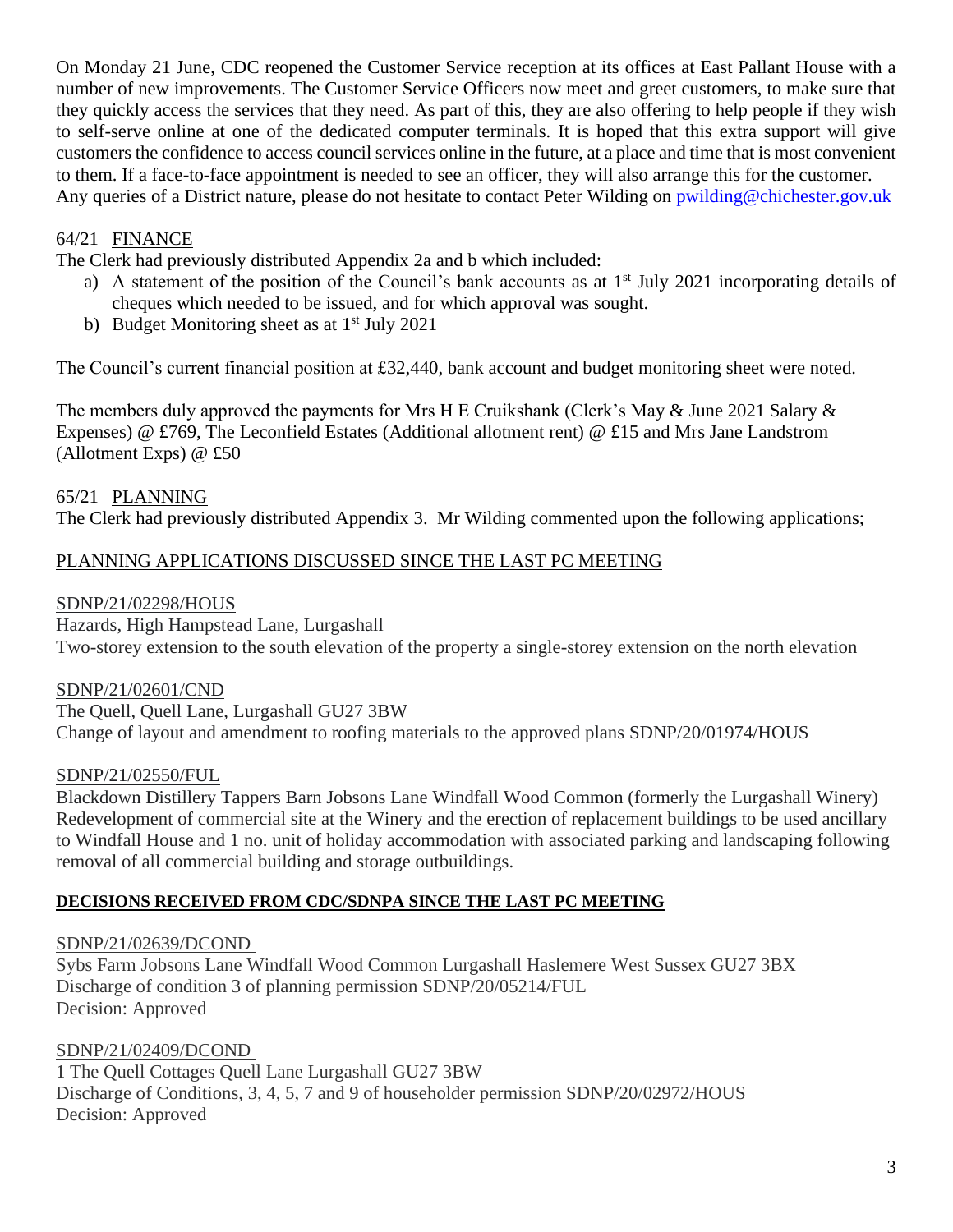#### SDNP/21/01626/LDP

Smugglers Cottage Jobsons Lane Windfall Wood Common Lurgashall GU28 9HA Single storey rear extension and porch Decision: Approved

#### SDNP/20/01666/LIS and SDNP/20/01665/FUL

Dickhurst Farm Petworth Road Lurgashall GU27 3BG Change of use of redundant agricultural barn to residential use and demolition of modern agricultural farm buildings.

#### SDNP/21/02298/HOUS

Hazards High Hamstead Lane Lurgashall GU28 9ET Erection of two storey and single storey extensions. Decision: Approved

#### SDNP/21/01695/LIS

The Malt House High Hamstead Lane Lurgashall GU28 9ET Detached garage. Application Withdrawn

SDNP/21/01694/HOUS

The Malt House High Hamstead Lane Lurgashall GU28 9ET Detached garage Decision: Approved

SDNP/21/01474/FUL

Crossways Hillgrove Lane Lurgashall GU28 9EP Retention of single garage. Decision: Approved

SDNP/21/01373/LIS Barfold Farm Tennysons Lane Lurgashall GU27 3BN Internal alterations. Decision: Approved

The Clerk to chase for updates on the enforcement issues at Smugglers Cottage, Woodcraft Park Farm and Land to the North of Blind Lane.

#### 66/21 HIGHWAYS INCLUDING VILLAGE GREEN (PARKING ISSUE UPDATE) AND WINTER MANAGEMENT

Mr Cooper reported that the drains on Jobsons Lane had been pumped and flushed by WSCC Highways. The Clerk to report one missed outside Jobsons Cottage. The Village Green is looking good with the new mower. Garden Escapes will be visiting imminently to carry out its mowing schedule. There is a problem with dog fouling on the Green. **How can you help?** If you spot a dog owner failing to clean up after their pet, you can report them to CDC's Enforcement Officers. If you can provide details of the time/day, location, a description of the owners and the dog, and if relevant, a car registration number, the Enforcement Officers will be able to investigate. Just email environmentalprotect@chichester.gov.uk or call 01243 785166. The Clerk to put a notice into the newsletter.

It seems parking on the Village Green has eased since the initial re-opening of the pub in May.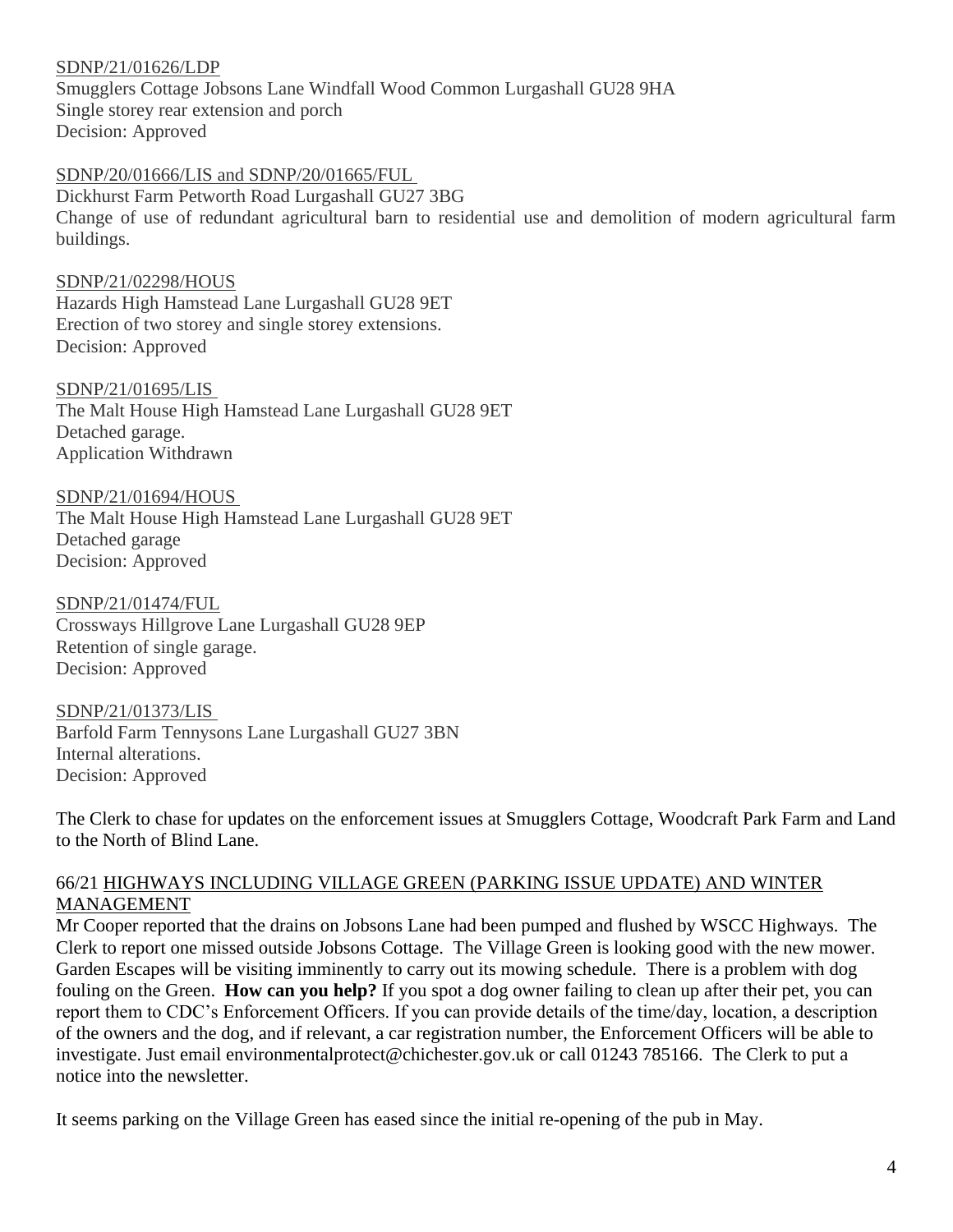Dr Tate reported that the Jubilee Field is used as a car park for cricket matches and weddings at weekends but has a limit of 30 cars on 28 days a year (increased to 56 this year due to Covid). There are lots of cricket matches and weddings this year but the L.R.A has also agreed to open up the car park for a charity event being held at the pub to help with parking.

Mr Cooper said he would complete the salt/grit audit and send to the Clerk to submit to WSCC Active Communities.

# 67/21 PLAYGROUND

Mr Cooper reported that Warren Green has started the re-painting of the playground. Following the recent ROPSA report, it was agreed that he should also do the small repair jobs identified after the annual inspection. Mr Cooper added that the playground was still well-used which was good.

# 68/21 ALLOTMENTS

Mrs Landstrom had previously distributed the allotment update to all members. It was agreed the allotment wooden gate would be replaced by a 5ft metal one due to a timber shortage and high cost. The allotments are completely full and there is one person from Fernhurst on the waiting list. All plot holders have paid their rents. Mrs Landstrom said it has been agreed not to rent out the old bonfire plot. A near plot holder is going to keep it maintained on the understanding they can use some of it and we can use it for bonfires as and when hedges are cut back. Rather than laying the boundary hedge on the right-hand side as you walk down the path, Mrs Landstrom has gained agreement from the owners of the adjacent field, that a tractor will come in and cut the top and field side. She will get quotes from local farmers. The Lurgashall Horticulture Club's Annual Show is to be held on Saturday  $14<sup>th</sup>$  August in the Village Hall.

# 69/21 RIGHTS OF WAYS

The Clerk reported the summer surface vegetation cut is due to take place in the parish over the next few weeks by WSCC. Landowners are responsible for keeping paths clear and accessible. However, Mrs Duncton said many parishes are now doing works themselves.

# 70/21 L.R.A

Dr Tate reported that the L.R.A had held a successful charity cricket match, raising £600 to help with the upkeep of the Jubilee field. The L.R.A has not had any Covid hand-outs from the government however the Cricket Club has kindly donated some money. Mrs Martin-Jenkins said it had been a hard for the L.R.A as they had not been receiving funds without a fete for 2 years. Dr Tate said the fete storage containers had arrived and would be clad with vegetation surrounds. The wild flower area will be planted towards the autumn time.

# 71/21 LURGASHALL LINK

Mrs Landstrom reported there had been no requests of late but the Facebook page was thriving with 130 members.

# 72/21 NOISE FROM EVENTS

Mrs Martin-Jenkins reported she had received several complaints from residents living on and around the Village Green regarding loud music and parties going on into the early hours of the morning. Having discussed, it is hoped these were one-off events. Any complaints should be reported to Chichester District Council [www.chichester.gov.uk/nuisance](http://www.chichester.gov.uk/nuisance)